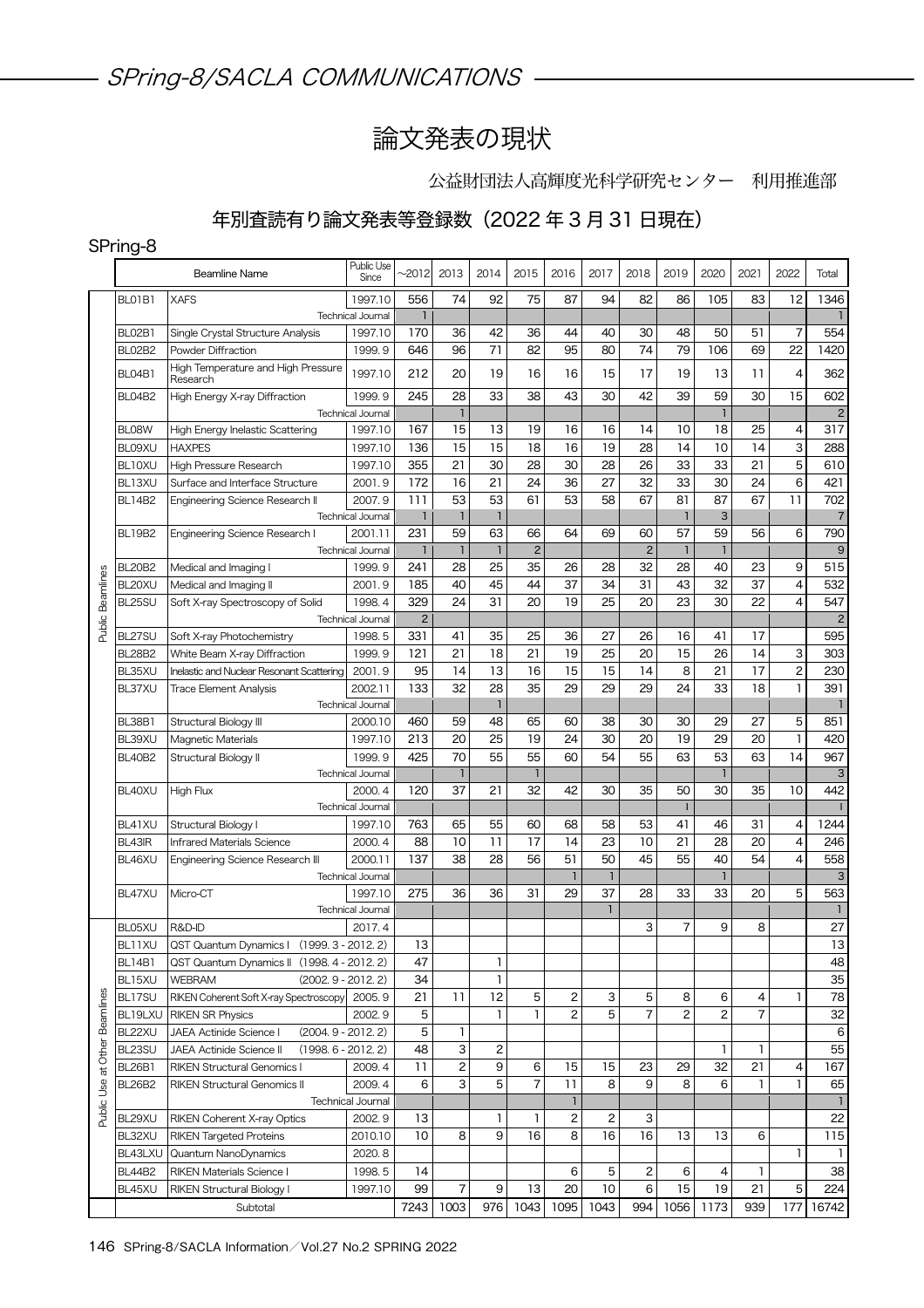|                        |               | <b>Beamline Name</b>                                                 | Public Use<br>Since      | $-2012$        | 2013                    | 2014            | 2015                             | 2016            | 2017           | 2018           | 2019            | 2020            | 2021            | 2022           | Total                 |
|------------------------|---------------|----------------------------------------------------------------------|--------------------------|----------------|-------------------------|-----------------|----------------------------------|-----------------|----------------|----------------|-----------------|-----------------|-----------------|----------------|-----------------------|
|                        | BL03XU        | <b>Advanced Softmaterial</b>                                         | 2009.11                  | 14             | 24                      | 21              | 14                               | 17              | 23             | 9              | 19              | 20              | 12              | $\overline{2}$ | 175                   |
|                        |               |                                                                      | Technical Journal        | 35             | 42                      | 39              | 36                               | 33              | 31             | 28             | 28              | 34              | 24              |                | 330                   |
|                        | BL07LSU       | The University-of-Tokyo Outstation<br>Beamline for Materials Science | 2009.11                  | 12             | 10                      | 13              | 12                               | 19              | 19             | 15             | 21              | 13              | 13              | 3              | 150                   |
|                        |               |                                                                      | Technical Journal        |                |                         |                 |                                  |                 |                |                | $\mathbf{1}$    |                 |                 |                | $\mathbf{I}$          |
|                        | BL08B2        | Hyogo BM                                                             | 2005.9                   | 5              | $\overline{7}$          | 9               | 5                                | 6               | 11             | 5              | $\overline{7}$  | 11              | 10              | $\mathbf{I}$   | 77                    |
|                        |               |                                                                      | <b>Technical Journal</b> | $\overline{7}$ | $\mathbf{1}$            | 18              | $\overline{7}$                   | $\overline{4}$  | $\overline{4}$ | $\mathbf{I}$   | 3               |                 |                 | $\mathbf{I}$   | 46                    |
|                        | BL11XU        | <b>QST Quantum Dynamics I</b>                                        |                          | 95             | 16                      | 14              | 8                                | 20              | 20             | 15             | 19              | 13              | 17              | $\overline{c}$ | 239                   |
|                        | <b>BL12B2</b> | NSRRC BM                                                             | 2001.9                   | 169            | 22                      | 21              | 29                               | 38              | 34             | 36             | 34              | 18              | 13              | $\overline{c}$ | 416                   |
|                        | BL12XU        | <b>NSRRC ID</b>                                                      | 2003.2                   | 70             | 11                      | 18              | 19                               | 18              | 25             | 19             | 24              | 24              | 9               | $\overline{c}$ | 239                   |
|                        | <b>BL14B1</b> | <b>QST Quantum Dynamics II</b>                                       |                          | 138            | 10                      | 15              | 19                               | 17              | 23             | 20             | 19              | 22              | 26              | 6              | 315                   |
|                        | BL15XU        | <b>WEBRAM</b>                                                        | $(2001.4 - 2021.9)$      | 240            | 61                      | 57              | 48                               | 63              | 57             | 54             | 47              | 55              | 33              | 10             | 725                   |
|                        | <b>BL16B2</b> | <b>SUNBEAM BM</b>                                                    | 1999.9                   | 55             | 3                       | 6               | 4                                | 10              | 9              | 6              | 10              | 12              | 21              | 6              | 142                   |
| Contract Beamlines     |               |                                                                      | Technical Journal        | 20             | 15                      | 14              | 8                                | 15              | 21             | 15             | 10              | 8               | $\overline{4}$  | $\overline{2}$ | 132                   |
|                        | BL16XU        | <b>SUNBEAM ID</b>                                                    | 1999.9                   | 42             | $\overline{c}$          | 3               | $\overline{4}$                   | 11              | 9              | 9              | 17              | 20              | 22              | $\overline{7}$ | 146                   |
|                        |               |                                                                      | <b>Technical Journal</b> | 20             | 19                      | 14              | 14                               | $\overline{21}$ | 18             | 12             | 8               | 9               | 5               | $\mathbf{I}$   | $\overline{141}$      |
|                        | BL22XU        | JAEA Actinide Science I                                              |                          | 81             | 14                      | 19              | 15                               | 14              | 15             | 26             | 23              | 16              | 21              | 6              | 250                   |
|                        | BL23SU        | JAEA Actinide Science II                                             |                          | 195            | $\overline{17}$         | $\overline{29}$ | $\overline{19}$                  | $\overline{26}$ | 16             | 24             | $\overline{22}$ | $\overline{25}$ | 18              | 6              | 397                   |
|                        | BL24XU        | Hyogo ID                                                             | 1998.10                  | 145            | 8                       | 5               | $\overline{4}$                   | 5               | 6              | 8              | $\overline{2}$  | 13              | $\overline{12}$ | 3              | 211                   |
|                        |               |                                                                      | <b>Technical Journal</b> | 11             | 3                       | 10              | 3                                | $\overline{1}$  | $\overline{4}$ |                | $\mathbf{I}$    | $\mathbf{I}$    |                 |                | 34                    |
|                        | BL28XU        | <b>Advanced Batteries</b>                                            | 2012.4                   |                | 3                       | 9               | 5                                | 5               | 6              | 4              | 8               | 11              | $\overline{7}$  | $\mathbf{I}$   | 59                    |
|                        |               |                                                                      | <b>Technical Journal</b> |                |                         |                 |                                  |                 |                |                |                 | $\mathbf{1}$    |                 |                | $\mathbf{I}$          |
|                        | BL31LEP       | Laser-Electron Photon II                                             | 2013.10                  |                |                         | 1               |                                  | 3               | $\overline{c}$ | $\mathbf{I}$   | 3               | $\overline{c}$  |                 |                | 12                    |
|                        | <b>BL32B2</b> | Pharmaceutical Industry                                              | $(2002.9 - 2012.3)$      | 27             |                         |                 | $\mathbf{I}$                     |                 |                |                |                 | $\mathbf{I}$    |                 |                | 29                    |
|                        | BL33LEP       | Laser-Electron Photon                                                | 2000.10                  | 51             | $\overline{4}$          | 4               | $\overline{c}$                   | $\overline{c}$  | 3              | 5              | $\overline{c}$  |                 |                 |                | $\overline{73}$       |
|                        | BL33XU        | <b>TOYOTA</b>                                                        | 2009.5                   | 8              | $\overline{c}$          | 8               | $\overline{4}$<br>$\overline{3}$ | 10              | 16             | 6              | 9               | 18              | 16              | $\overline{c}$ | 99<br>$\overline{24}$ |
|                        |               | Catalytic Reaction Dynamics for Fuel Cell                            | <b>Technical Journal</b> | $\overline{7}$ | $\overline{\mathbf{4}}$ | 5               |                                  | $\overline{4}$  | $\mathbf{I}$   |                |                 |                 |                 |                |                       |
|                        | BL36XU        |                                                                      | $(2013.1 - 2020.3)$      |                | $\mathbf{I}$            | $\overline{7}$  | 6                                | $\overline{7}$  | 12             | 15             | 8               | 10              | 4               | $\overline{4}$ | 74                    |
|                        | BL44XU        | Macromolecular Assemblies                                            | 2000.2                   | 330            | 59                      | 50              | 65                               | 54              | 61             | 48             | 52              | 58              | 42              | $\overline{7}$ | 826                   |
|                        |               | Subtotal                                                             |                          | 1677           | 274                     | 309             | 283                              | 345             | 367            | 325            | 346             | 362             | 296             | 70             | 4654                  |
|                        | BL17SU        | Coherent Soft X-ray Spectroscopy                                     |                          | 87             | 3                       | 8               | 5                                | 8               | 5              |                | $\mathbf{I}$    | 6               | 1               |                | 124                   |
|                        | BL19LXU       | <b>SR Physics</b>                                                    |                          | 97             | $\overline{12}$         | $\overline{13}$ | $\overline{9}$                   | 5               | 6              | $\mathbf{I}$   | 4               | $\mathbf{I}$    | <sub>1</sub>    |                | 149                   |
|                        | <b>BL26B1</b> | Structural Genomics I                                                |                          | 172            | $\overline{7}$          | 4               | 5                                | $\overline{4}$  | $\overline{4}$ | $\mathbf{I}$   |                 | $\mathbf{I}$    |                 |                | 198                   |
| <b>RIKEN Beamlines</b> | <b>BL26B2</b> | Structural Genomics II                                               |                          | 111            | 13                      | 4               | $\overline{3}$                   | $\overline{7}$  | 10             | $\overline{c}$ | $\overline{c}$  | $\overline{c}$  |                 |                | 154                   |
|                        | BL29XU        | Coherent X-ray Optics                                                |                          | 180            | 15                      | 9               | 10                               | 15              | 9              | 8              | 4               | $\overline{7}$  | $\overline{c}$  |                | 259                   |
|                        | BL32XU        | <b>Targeted Proteins</b>                                             |                          | 11             | 8                       | 8               | $\overline{7}$                   | 13              | $\overline{4}$ | 3              | $\mathbf{I}$    | 3               | 3               |                | 61                    |
|                        | BL43LXU       |                                                                      |                          |                | $\mathbf{I}$            |                 | $\mathbf{I}$                     | $\mathbf{I}$    |                |                |                 | $\overline{c}$  |                 |                | 5                     |
|                        |               | Quantum NanoDynamics<br>Materials Science I                          |                          | 234            | 19                      | 16              | 20                               | 16              | 18             | 14             | 10              | 3               | $\overline{c}$  | $\mathbf{I}$   | 353                   |
|                        | <b>BL44B2</b> |                                                                      |                          |                |                         |                 |                                  |                 |                | 5              | $\overline{c}$  | 5               |                 |                |                       |
|                        | BL45XU        | Structural Biology I                                                 |                          | 200            | 11                      | 9               | 13                               | 13              | 8              |                |                 |                 | 3               |                | 269                   |
|                        |               | Subtotal                                                             |                          | 1092           | 89                      | 71              | 73                               | 82              | 64             | 34             | 24              | 30              | 12              | $\mathbf{I}$   | 1572                  |

### **SACLA**

| '용主<br>∣⊄ ⊠ |           | Beamline Name             | Public Use<br>Since | $\sim$ 2012 2013 |    | 2014 |    | 2015 2016 | 2017 | 2018 2019 |    | 2020 | 2021 | 2022 | Total |
|-------------|-----------|---------------------------|---------------------|------------------|----|------|----|-----------|------|-----------|----|------|------|------|-------|
|             | <b>BL</b> | <b>SXFEL</b>              | 2016.3              |                  |    |      |    |           |      |           | h  |      |      |      | 29 I  |
| Ñ           | BL2/BL3   | XFEL2/XFEL1               | 2012.3              |                  | 13 | 28   | 37 |           | 42   | 34        | 49 | 58   | 44   | ۱4   | 367   |
|             |           |                           |                     |                  |    |      |    |           |      |           |    |      |      |      |       |
|             |           | Hardware / Software R & D |                     | 545              | 67 | 13   | 33 | 46        | 53   | 49        | 34 | 26   | 9    |      | 876   |
|             |           |                           |                     |                  |    |      |    |           |      |           |    |      |      |      |       |

| Total<br>NE<br>`Sum | 9006 | 202<br>-se | $\overline{\phantom{a}}$ $\alpha$ | 194           | $290^{\circ}$ | 268                      | - -<br>IΔ | 208 | 291 | $\sim$<br>.<br>ບບ | 204          | 19939 |
|---------------------|------|------------|-----------------------------------|---------------|---------------|--------------------------|-----------|-----|-----|-------------------|--------------|-------|
| lechnical Journal   | 93   | 80         | 97                                | $\sim$<br>ו ס | 74            | $\overline{\phantom{a}}$ | ьΛ        | 48  | 50  | 30                | $\mathbf{A}$ | 668   |

査読有り論文発表等:査読有りの原著論文、査読有りのプロシーディングと博士論文、SPring-8/SACLA利用研究成果集

Technical Journal: JASRI が認定した企業等の公開技術報告書

NET Sum Total:実際に登録されている件数(本表に表示していない実験以外に関する文献を含む)

. -\_\_ -\_\_. .<br>複数ビームライン (BL) からの成果からなる論文はそれぞれのビームラインでカウントした。

共用・専用・理研の変更があった下記のビームラインについては、変更前のカテゴリに含めた。

BL15XU(現:RIKEN Materials Science III)、BL32B2(現:理研BL R&D-BM)、BL36XU(現:RIKEN Materials Science II)、BL38B1(現:RIKEN Structural Biology I)、BL45XU (現:共用BL Structural Biology III)

このデータは論文発表等登録データベース (https://user.spring8.or.jp/uisearch/publication2/)に2022 年3 月31 日までに登録されたデータに基づいており、今後変更 される可能性があります。

・SPring-8またはSACLAでの成果を論文等にする場合は必ずビームライン名および課題番号の記述を入れて下さい。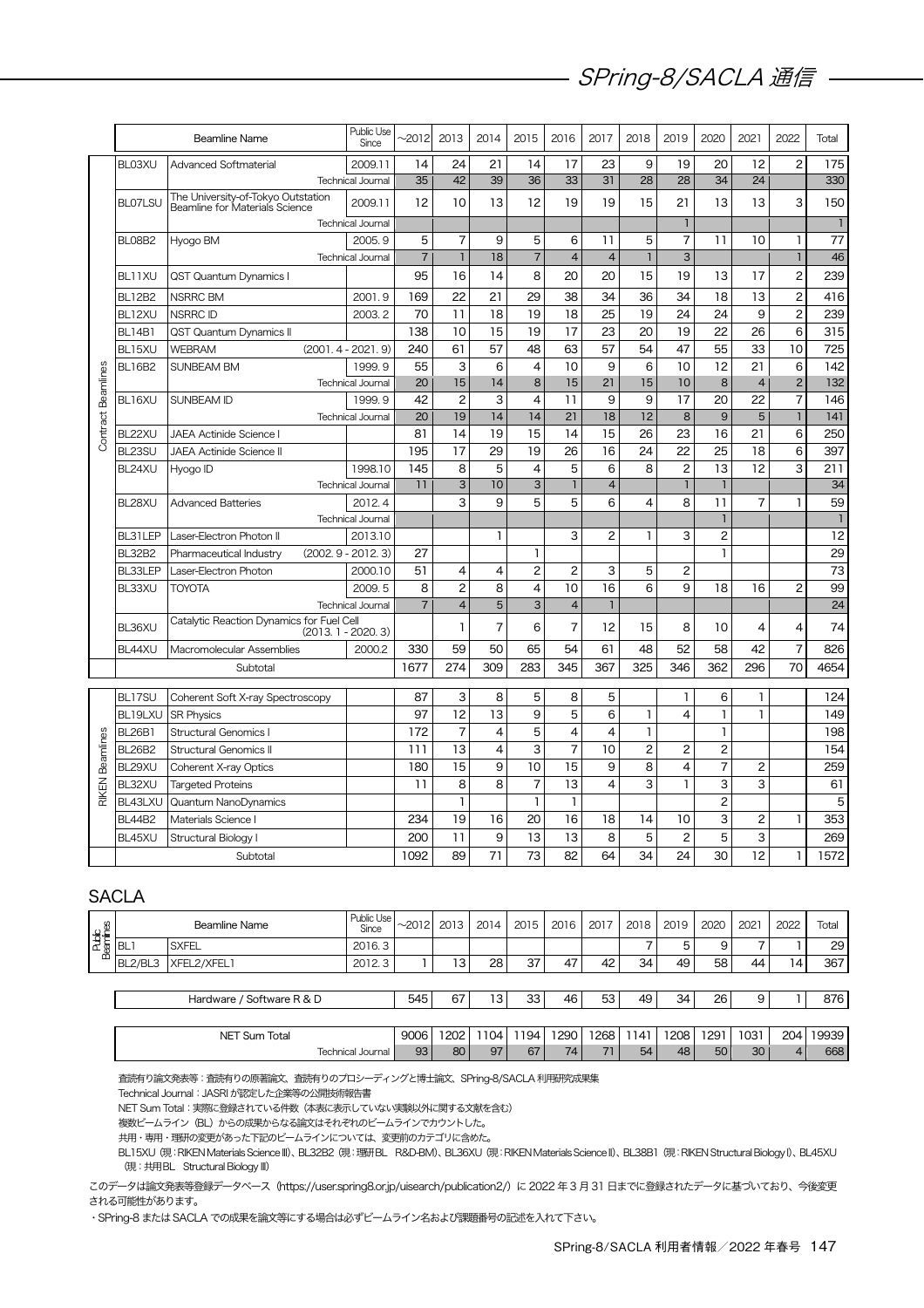## 成果発表出版形式別登録数(2022 年 3 月 31 日現在)

## SPring-8

|                               |               | <b>Beamline Name</b>                            | Public Use<br>Since | Refereed<br>Papers | Proceedings | Other<br>Publications | Total        |
|-------------------------------|---------------|-------------------------------------------------|---------------------|--------------------|-------------|-----------------------|--------------|
|                               | BL01B1        | <b>XAFS</b>                                     | 1997.10             | 1347               | 66          | 89                    | 1502         |
|                               | BL02B1        | Single Crystal Structure Analysis               | 1997.10             | 554                | 14          | 32                    | 600          |
|                               | BL02B2        | Powder Diffraction                              | 1999.9              | 1420               | 41          | 85                    | 1546         |
|                               | BL04B1        | High Temperature and High Pressure<br>Research  | 1997.10             | 362                | 7           | 48                    | 417          |
|                               | <b>BL04B2</b> | High Energy X-ray Diffraction                   | 1999.9              | 604                | 13          | 59                    | 676          |
|                               | BL08W         | High Energy Inelastic Scattering                | 1997.10             | 317                | 10          | 48                    | 375          |
|                               | BL09XU        | <b>HAXPES</b>                                   | 1997.10             | 288                | 15          | 34                    | 337          |
|                               | <b>BL10XU</b> | High Pressure Research                          | 1997.10             | 610                | 22          | 61                    | 693          |
|                               | BL13XU        | Surface and Interface Structure                 | 2001.9              | 421                | 19          | 39                    | 479          |
|                               | <b>BL14B2</b> | Engineering Science Research II                 | 2007.9              | 709                | 11          | 39                    | 759          |
|                               | <b>BL19B2</b> | Engineering Science Research I                  | 2001.11             | 799                | 47          | 94                    | 940          |
|                               | <b>BL20B2</b> | Medical and Imaging I                           | 1999.9              | 515                | 90          | 89                    | 694          |
| Public Beamlines              | BL20XU        | Medical and Imaging II                          | 2001.9              | 532                | 106         | 151                   | 789          |
|                               | BL25SU        | Soft X-ray Spectroscopy of Solid                | 1998.4              | 549                | 15          | 61                    | 625          |
|                               | BL27SU        | Soft X-ray Photochemistry                       | 1998.5              | 595                | 21          | 39                    | 655          |
|                               | <b>BL28B2</b> | White Beam X-ray Diffraction                    | 1999.9              | 303                | 17          | 23                    | 343          |
|                               | BL35XU        | Inelastic and Nuclear Resonant Scattering       | 2001.9              | 230                | 5           | 13                    | 248          |
|                               | BL37XU        | <b>Trace Element Analysis</b>                   | 2002.11             | 392                | 24          | 52                    | 468          |
|                               | BL38B1        | Structural Biology III                          | 2000.10             | 851                | 11          | 66                    | 928          |
|                               | BL39XU        | Magnetic Materials                              | 1997.10             | 420                | 17          | 80                    | 517          |
|                               | <b>BL40B2</b> | Structural Biology II                           | 1999.9              | 970                | 15          | 120                   | 1105         |
|                               | BL40XU        | High Flux                                       | 2000.4              | 443                | 24          | 70                    | 537          |
|                               | BL41XU        | Structural Biology I                            | 1997.10             | 1244               | 4           | 101                   | 1349         |
|                               | BL43IR        | Infrared Materials Science                      | 2000.4              | 246                | 15          | 60                    | 321          |
|                               | BL46XU        | Engineering Science Research III                | 2000.11             | 561                | 20          | 42                    | 623          |
|                               | BL47XU        | Micro-CT                                        | 1997.10             | 564                | 93          | 134                   | 791          |
|                               | BL05XU        | R&D-ID                                          | 2017.4              | 27                 |             |                       | 27           |
|                               | BL11XU        | QST Quantum Dynamics   (1999. 3 - 2012. 2)      |                     | 13                 | 2           | $\mathbf{2}$          | 17           |
|                               | <b>BL14B1</b> | QST Quantum Dynamics II (1998. 4 - 2012. 2)     |                     | 48                 | 1           | 11                    | 60           |
|                               | BL15XU        | WEBRAM<br>$(2002.9 - 2012.2)$                   |                     | 35                 | 19          | 7                     | 61           |
|                               | BL17SU        | RIKEN Coherent Soft X-ray<br>Spectroscopy       | 2005.9              | 78                 | 1           | 29                    | 108          |
|                               | BL19LXU       | <b>RIKEN SR Physics</b>                         | 2002.9              | 32                 |             | 3                     | 35           |
|                               | BL22XU        | JAEA Actinide Science I<br>$(2004.9 - 2012.2)$  |                     | 6                  |             |                       | 6            |
|                               | BL23SU        | JAEA Actinide Science II<br>$(1998.6 - 2012.2)$ |                     | 55                 | 4           | 15                    | 74           |
| Public Use at Other Beamlines | <b>BL26B1</b> | RIKEN Structural Genomics I                     | 2009.4              | 167                |             | 9                     | 176          |
|                               | <b>BL26B2</b> | RIKEN Structural Genomics II                    | 2009.4              | 66                 |             | 11                    | 77           |
|                               | BL29XU        | RIKEN Coherent X-ray Optics                     | 2002.9              | 22                 |             | 1                     | 23           |
|                               | BL32XU        | <b>RIKEN Targeted Proteins</b>                  | 2010.10             | 115                |             | 5                     | 120          |
|                               | BL43LXU       | Quantum NanoDynamics                            | 2020.8              | 1                  |             |                       | $\mathbf{1}$ |
|                               | <b>BL44B2</b> | RIKEN Materials Science I                       | 1998.5              | 38                 |             | 3                     | 41           |
|                               | BL45XU        | RIKEN Structural Biology I                      | 1997.10             | 224                | 5           | 20                    | 249          |
|                               |               | Subtotal                                        |                     | 16773              | 774         | 1845                  | 19392        |

148 SPring-8/SACLA Information/Vol.27 No.2 SPRING 2022